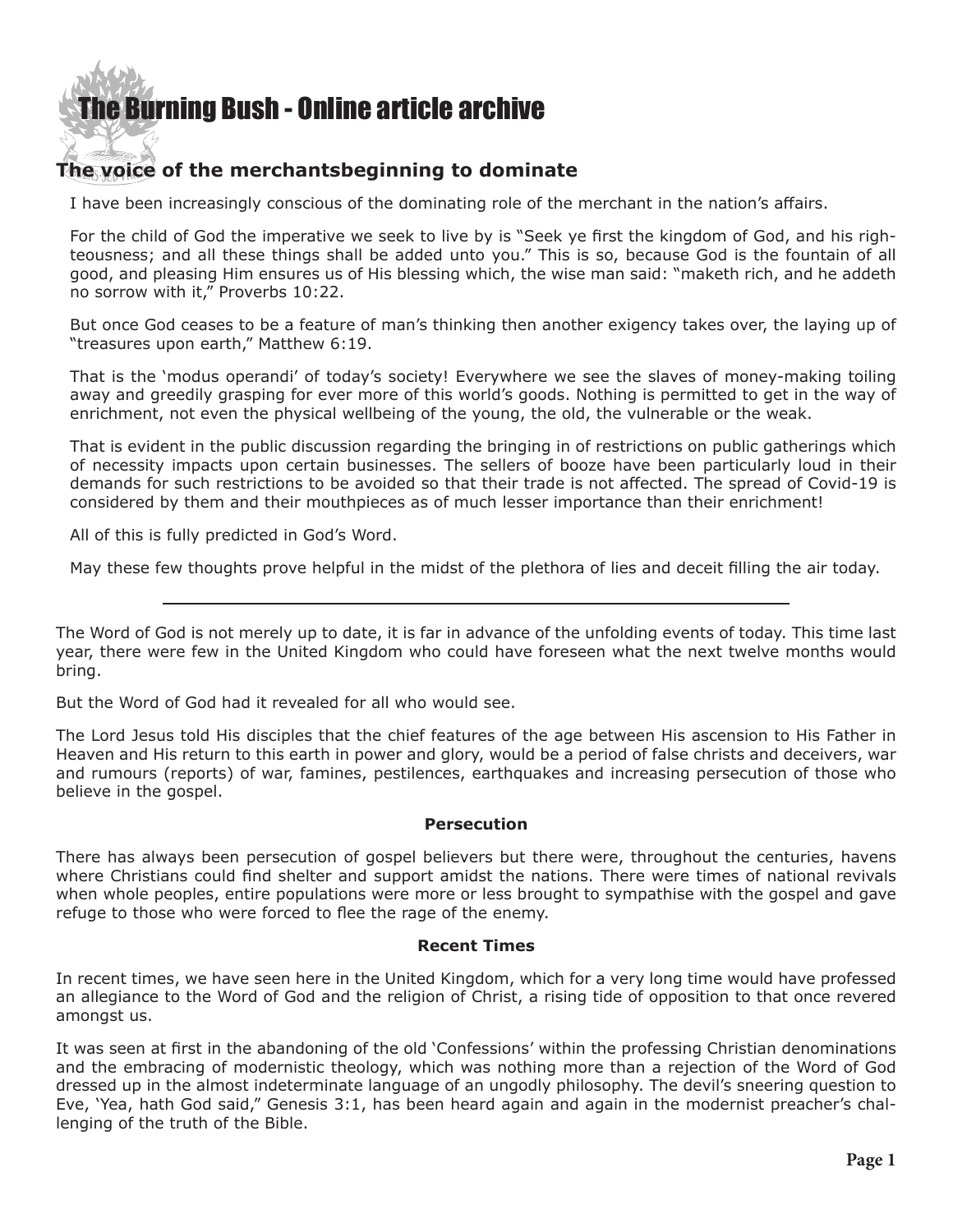[The Burning Bush - Online article archive](http://www.ivanfoster.net)

Yes, that is how the departure began here in the United Kingdom, and other nations of course, but that rejection of the Bible led on to an overturning of the laws Parliament had passed in former times, when the truth of the Bible was submitted to as the national guide.

Capital punishment for murder, the legalising of the murder of the unborn child, divorce was made ever more easy to obtain, the legalising of sodomy and promoting of its ways and a sheltering of its adherents, followed on.

The evil tide advances and broadens every day as immorality is countenanced and has become a common feature of life. Even our Prime Minister is one who openly lives in sin'! None cares to challenge such behaviour since it is endorsed by 'church and state'!

Such is the spirit of acceptance and tolerance of the wickedness and violence bred by the ignorance of God's truth deepens.

#### **The European Union**

One feature of the last days, which we have seen emerging in very recent times, is the increasing importance placed by men upon commercial advance and success. The nation was gripped and disastrously divided during the 'Brexit' debate. The whole issue was one of whether the nation would prosper better 'in' or 'out' of the European Union! That wrangle continues with daily arguments about the effect of the withdrawal from the EU upon our supply of food, of medicine and of many other goods!

The importance of 'Brexit' to Westminster is such that the constitutional position of Northern Ireland has been totally undermined and we are in reality, no longer part of the United Kingdom as far as the import of goods from the EU is concerned. The border between the United Kingdom is not where it is truth, and where it always was since 1921, at the land border between the Republic of Ireland and Northern Ireland.

No, it is now at the Irish Sea with customs posts etc at Larne harbour. To all intents and purposes, Northern Ireland is still IN the EU and now OUTSIDE the UK! Thus the commercial interests of England takes precedent over the constitutional rights of Northern Ireland.

#### **Last Days**

The Book of the Revelation brings us to the very last times before the return of Christ and shows that 'king merchant' will be enthroned in that day. Indeed, the 'Antichrist' is, amongst many things, the chief merchant.

In Revelation chapter 13, the 'False Prophet', the Antichrist's right hand man, we are told in verses 16-17, will enforce the commercial policy of the Antichrist.

*"And he causeth all, both small and great, rich and poor, free and bond, to receive a mark in their right hand, or in their foreheads: and that no man might buy or sell, save he that had the mark, or the name of the beast, or the number of his name."*

It is clear from these words that commerce is not merely 'king' but also 'god'! Commercial enterprise will be pursued at the expense of the denial and rejection of the true God and the consequent damnation of the souls of those engaged in such a pursuit.

*"And the third angel followed them, saying with a loud voice, If any man worship the beast and his image, and receive his mark in his forehead, or in his hand, the same shall drink of the wine of the wrath of God, which is poured out without mixture into the cup of his indignation; and he shall be tormented with fire and brimstone in the presence of the holy angels, and in the presence of the Lamb: and the smoke of their torment ascendeth up for ever and ever: and they have no rest day nor night, who worship the beast and his image, and whosoever receiveth the mark of his name," Revelation 14:9-11.*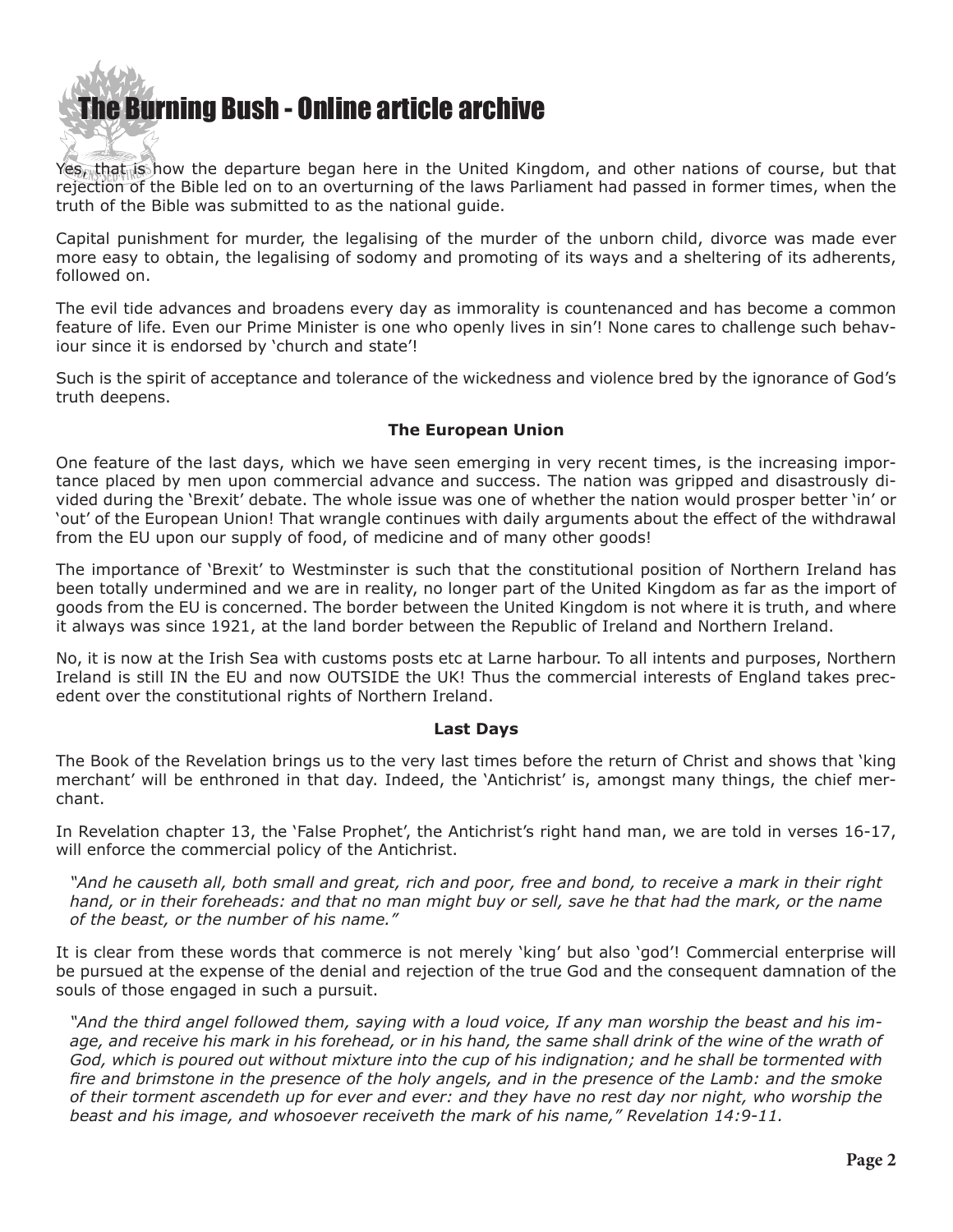

A wicked greed has taken the place of the gospel creed!

#### **Shades Of That Today**

Are there not shades of that today? Every branch of the media here in Ulster sides with the members of the DUP who argue for the opening of premises for the sale of booze. Even Mrs Arlene Foster, an Episcopalian who shows little evidence of any great faith in the Word of God and in the past has shown a readiness to desecrate the Sabbath Day in order to placate Republicans by attending a Gaelic football match, has complained of the treacherous actions of members of her own party in undermining efforts to maintain regulations designed to curtail the spread of the Covid 19 virus. One media outlet reports: "Mrs Foster has said that when she left home on Monday morning, she still expected the Executive to approve the plan. But that morning she faced open revolt from her own party, with Ian Paisley Jr denouncing the plan on the Nolan show. The son of Northern Ireland's most famous teetotaller said that asking restaurants to reopen without booze was like allowing hairdressers to reopen without their combs." (Belfast Newsletter, Saturday 14th November)

#### **Contrast**

I need hardly emphasise that the thoughts of Ian Paisley Jr are very far removed from those of his father in his prime! Junior is singing the rapacious song of the merchant!

Dr Ian Paisley led the Free Presbyterian Church from its inception until he stepped down from the moderatorship at the end of 2007, a decision sadly brought on by his joining forces with Sinn Fein/IRA in a powersharing Executive.

In the early years of the Free Presbyterian Church, the views of Dr Paisley on alcohol may be seen in the formulation of the ordination oath of both ministers and elders. Every minister and elder must still subscribe publicly the subordinate standards of the Free Presbyterian Church of Ulster. Part of these Standards require the public denouncing of 'the great public vices of drinking, dancing, gambling and the pleasure crazes of this present evil world.'

That was certainly not the spirit of the words of Ian Paisley Jr as quoted by the Belfast Newsletter!

Who was he speaking for? None other than the 'merchants' whose desire to get back to money-making over-rides, it would appear, any consideration of the consequences upon life and limb that the lifting of the restrictions on certain public activities which involve the gathering of crowds will bring.

#### **Rationing**

I was born during World War Two, and I have some memories of the difficulties that the war restrictions inflicted upon the population, both commercially and socially, right up to the early 1950s. Yet there was a bearing of those far more inhibiting, disruptive and intrusive restrictions with a large degree of patience, interspersed no doubt with many grumblings, but that was all! The voice of the merchant was not heard as now, complaining about his losses.

#### **Foreshadowing**

The debates and contrived newspaper coverage of the case for giving priority to business interests is but a foreshadowing of the soon coming days when commercial interests will reign supreme.

The merchants have led in the campaign to desecrate the Sabbath with the opening of their business premises. The merchants have been to the fore in the promoting of the acceptance of moral perversion, pushing for an embracing of the 'equality' of those who live a perverted lifestyle with those who reject such moral deviance. Woe to the businessman or businesswoman who dares oppose the tide! He or she will soon be the target of hatred and boycott which usually results in shut doors and shuttered windows and 'for sale' notices erected!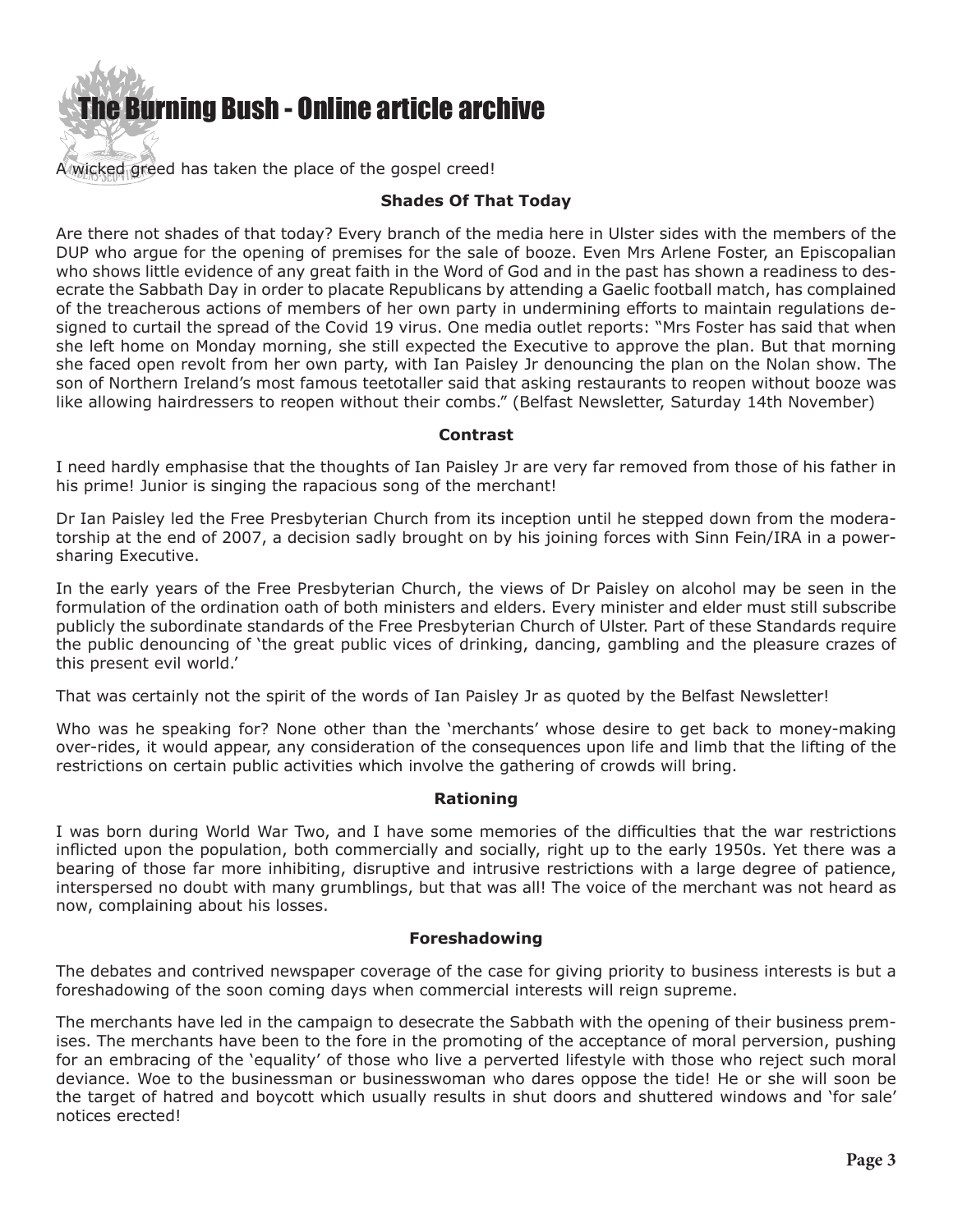# **he Burning Bush - Online article archive**

Where once 'What saith the Scriptures' was the shibboleth of the majority within society it has been rejected and 'What saith the businessman' has taken its place.

So it shall be increasingly until the fast approaching end of this age.

Just where the Lord stands on this issue may be seen in the outcome of His interventions at the return of Christ.

Please read the whole of the 18th chapter of Revelation. Here is part of what is recorded there.

"The merchants of these things, which were made rich by her, shall stand afar off for the fear of her torment, weeping and wailing, and saying, Alas, alas, that great city, that was clothed in fine linen, and purple, and scarlet, and decked with gold, and precious stones, and pearls! For in one hour so great riches is come to nought. And every shipmaster, and all the company in ships, and sailors, and as many as trade by sea, stood afar off, and cried when they saw the smoke of her burning, saying, What city is like unto this great city! And they cast dust on their heads, and cried, weeping and wailing, saying, Alas, alas, that great city, wherein were made rich all that had ships in the sea by reason of her costliness! for in one hour is she made desolate.

Rejoice over her, thou heaven, and ye holy apostles and prophets; for God hath avenged you on her," verses 5-10.

The kingdom of the 'profit-maker', the one who puts the making of money before the rightful worship and honouring of his Maker, is doomed!

How we need to recall these simple words in 1 Timothy chapter 6. "For the love of money is the root of all evil: which while some coveted after, they have erred from the faith, and pierced themselves through with many sorrows. But thou, O man of God, flee these things; and follow after righteousness, godliness, faith, love, patience, meekness. Fight the good fight of faith, lay hold on eternal life, whereunto thou art also called, and hast professed a good profession before many witnesses," verses 10-12.

Please notice that one is set over against the other! It is the 'love of money' or 'lay hold on eternal life'!

The Lord Jesus emphasised this in Matthew 6:24-34.

"No man can serve two masters: for either he will hate the one, and love the other; or else he will hold to the one, and despise the other. Ye cannot serve God and mammon. Therefore I say unto you, Take no thought for your life, what ye shall eat, or what ye shall drink; nor yet for your body, what ye shall put on. Is not the life more than meat, and the body than raiment? Behold the fowls of the air: for they sow not, neither do they reap, nor gather into barns; yet your heavenly Father feedeth them. Are ye not much better than they? Which of you by taking thought can add one cubit unto his stature? And why take ye thought for raiment? Consider the lilies of the field, how they grow; they toil not, neither do they spin: and yet I say unto you, That even Solomon in all his glory was not arrayed like one of these. Wherefore, if God so clothe the grass of the field, which to day is, and to morrow is cast into the oven, shall he not much more clothe you, O ye of little faith? Therefore take no thought, saying, What shall we eat? or, What shall we drink? or, Wherewithal shall we be clothed? (For after all these things do the Gentiles seek:) for your heavenly Father knoweth that ye have need of all these things.

But seek ye first the kingdom of God, and his righteousness; and all these things shall be added unto you. Take therefore no thought for the morrow: for the morrow shall take thought for the things of itself. Sufficient unto the day is the evil thereof."

Christian, do not be caught up in the web of deception and greed that is being woven today. There is a very real danger of you being entangled. We see some prominent professing Christians in public life following the "multitude to do evil", and speaking "in a cause to decline after many to wrest judgment," Exodus 23:2.

Do not follow their example.